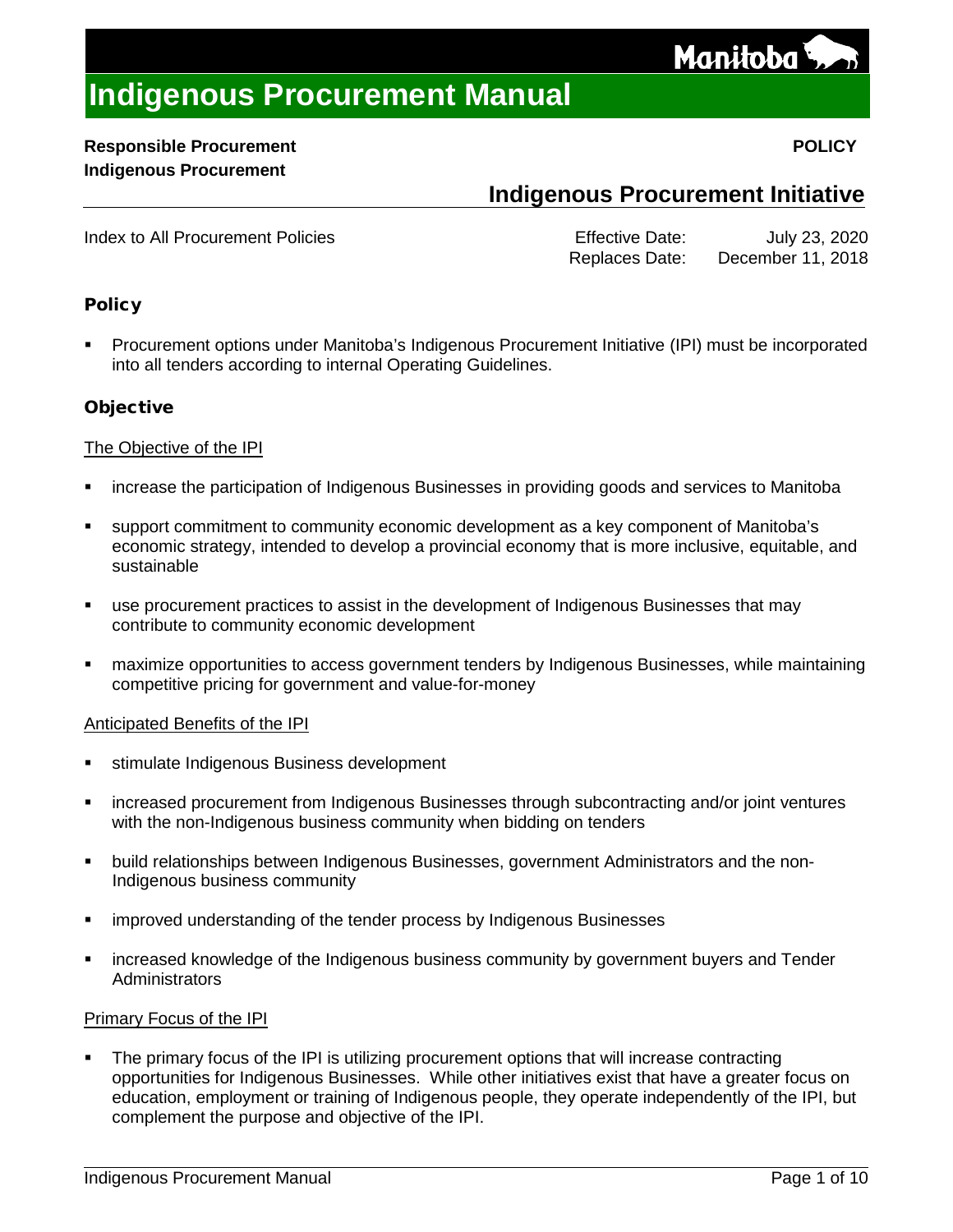

## **Responsible Procurement POLICY Indigenous Procurement**

## **Indigenous Procurement Initiative**

## Application

- The IPI Policy and internal Operating Guidelines **apply** to the following government entities:
	- o All Departments
	- o Special Operating Agencies (SOAs)
- The IPI Policy and internal Operating Guidelines do **not apply** to the following entities:
	- o Agencies, Boards, Commissions, Committees, or similar entities that report to the executive branch of the Manitoba Government
	- o Crown Corporations (ex: Manitoba Hydro)
	- o "MASH" Sector Purchasing Authorities such as:
		- **Municipalities and Municipal Organizations**
		- **Advanced Education (Universities and Colleges)**
		- **Schools**
		- Manitoba Health Authorities
	- o These entities may use existing Indigenous Procurement Options under the IPI framework or may use an adapted model, at their discretion.

## **Commodities**

- The IPI Policy, subject to internal Operating Guidelines, **apply** to the following commodities:
	- o Goods that meet Indigenous Procurement Criteria
	- o Primarily goods with a minor service component
	- o Primarily services with a minor component for goods
	- o Services including consulting services, professional services and fee-for-service contracts
- The IPI Policy and internal Operating Guidelines do **not apply** to the following commodities:
	- o Construction-related procurement (ex: facility repair)
	- o Construction of capital projects (ex: buildings)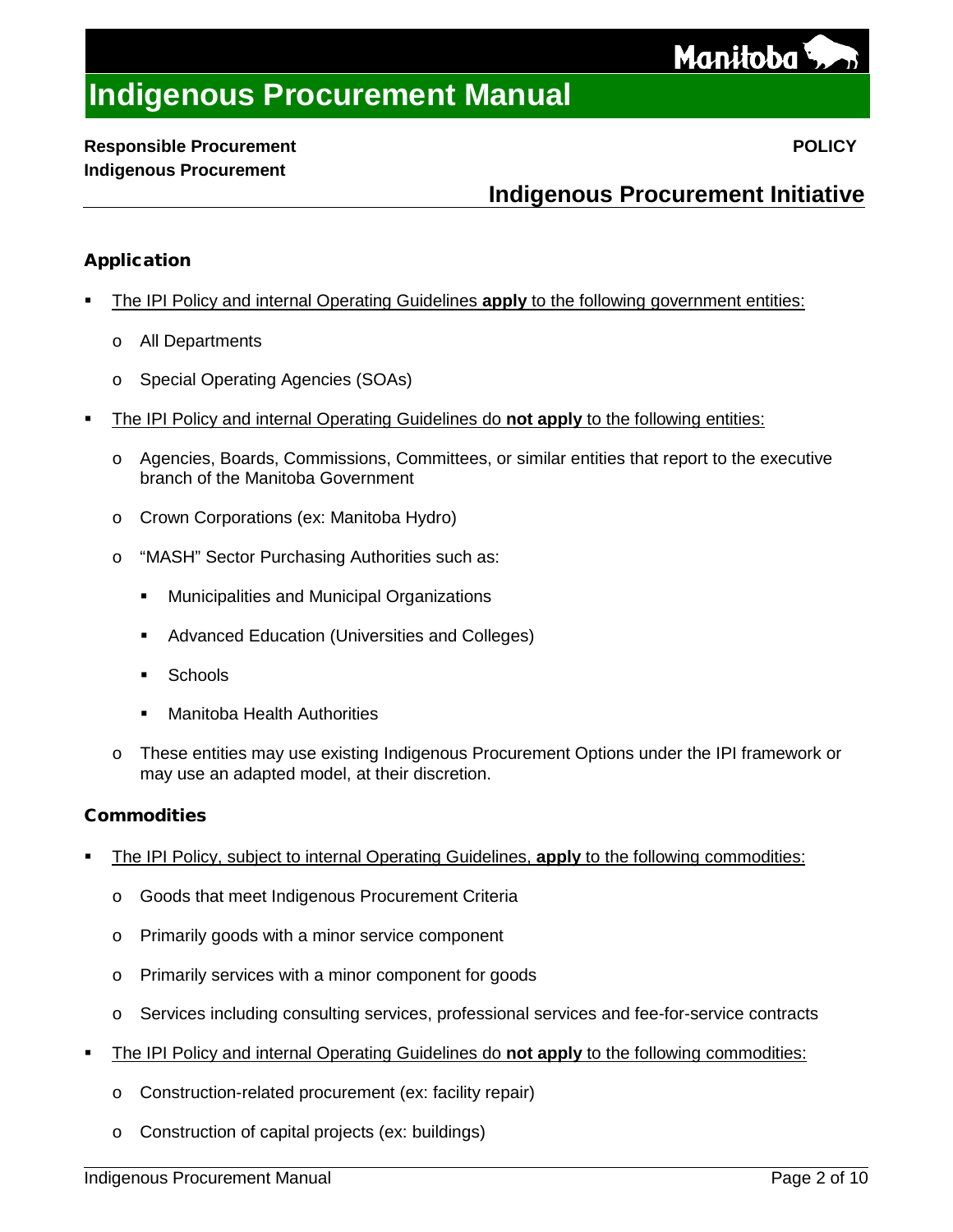

## **Responsible Procurement POLICY Indigenous Procurement**

## **Indigenous Procurement Initiative**

- o Capital works programs (ex: winter roads or Northern Involvement) where alternate Indigenous Procurement Options may be used.
- o Application of the IPI Policy and internal Operating Guidelines are not mandatory for these commodities and programs but are optional; used at the discretion of the purchasing authority responsible for the program.
- o For these commodities and programs, best efforts are to be made to use the Indigenous Procurement Options under the IPI framework, or may use an adapted model in conjunction with other related initiatives to achieve similar community and economic benefits for Manitoba Indigenous Businesses or Manitoba Indigenous Persons.

## Policy Guidelines

#### Implementation

 Departments and SOAs are responsible for implementation of the IPI as stated in Policy and must be in accordance with internal Operating Guidelines, where this Policy applies.

#### Requirements Planning

- Routine requirements planning should take place on all planned acquisitions and should be a routine exercise by end users and Tender Administrators. Requirement may involve or impact Indigenous people, communities or businesses and therefore requirement planning may include:
	- o a preliminary Indigenous Procurement Assessment, for planning purposes
	- o dividing requirements into specialized work packages to accommodate Indigenous Business capacity and/or competition
	- o relationship building with an Indigenous community (ex: in the planning phase of a project and well in advance of commencement of the procurement process) informing potential bidders when use of Indigenous Procurement Options results in changes to typical bidding methods that may now be new or unknown to suppliers (ex: introducing points to evaluate and score bids where this practice was not used before)
	- $\circ$  consideration given to tendering thresholds and methods of tendering that may be dictated by procurement policy related to dollar thresholds establishing a suitable method of tendering (ex: use of an RFQ or RFP) and appropriate terms and conditions that may used

#### Indigenous Procurement Assessment

- An Indigenous Procurement Assessment must be undertaken on all requirements and will include
	- o a review of the requirement to determine if Indigenous [Procurement Criteria](#page-4-0) is met or not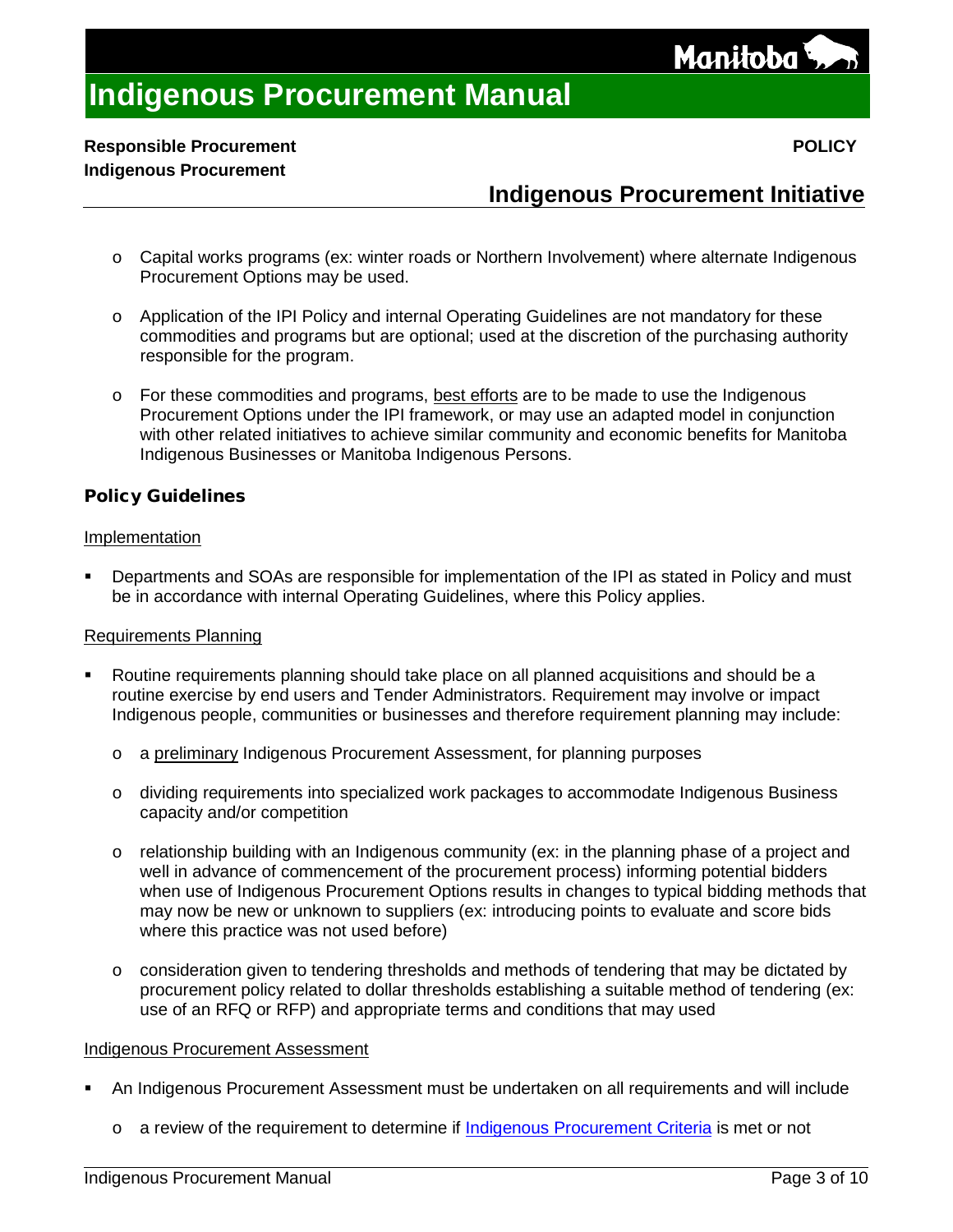

## **Responsible Procurement POLICY Indigenous Procurement**

## **Indigenous Procurement Initiative**

- o an assessment of the potential competition of both Indigenous owned and non-Indigenous suppliers (ex: number of potential bidders that may compete in the bidding)
- o an assessment of the potential capacity of Indigenous Businesses (ex: capable of handling all, or some of the work)
- Where option of Indigenous Business Standard is used, purchasing authorities must document the procurement file with the reasons other Indigenous Procurement Options could not be used, or were not considered to be suitable.

## Indigenous Persons

- For the purposes of this policy an **Indigenous Person of Canada** means
	- (a) a person of First Nation ancestry, including treaty, status or registered Indian, non-status or non-registered Indian, and a Métis person, or
	- (b) a person of Inuit ancestry, who is a Canadian citizen and resides in Canada.
- For the purposes of this policy **Indigenous Person of Manitoba** means
	- (a) a person of First Nation ancestry, including treaty, status or registered Indian, non-status or non-registered Indian, and a Métis person, or
	- (b) a person of Inuit ancestry, who is a Canadian and resides in Manitoba.

#### Indigenous Business

- For the purposes of this policy **Indigenous Business** means Canadian Indigenous Business or Manitoba Indigenous Business or both, whichever is applicable given the context.
- **Indigenous Business** means a business
	- (a) that is at least 51% owned and controlled by one or more Indigenous persons of Canada / Manitoba; and
	- (b) if it has six or more full-time employees, at least one-third of whose full time employees must be Indigenous persons of Canada/Manitoba.
- An Indigenous Business (Manitoba or Canadian), eligible under the IPI, can be a:
	- o Sole proprietorship
	- o Limited company
	- o Co-operative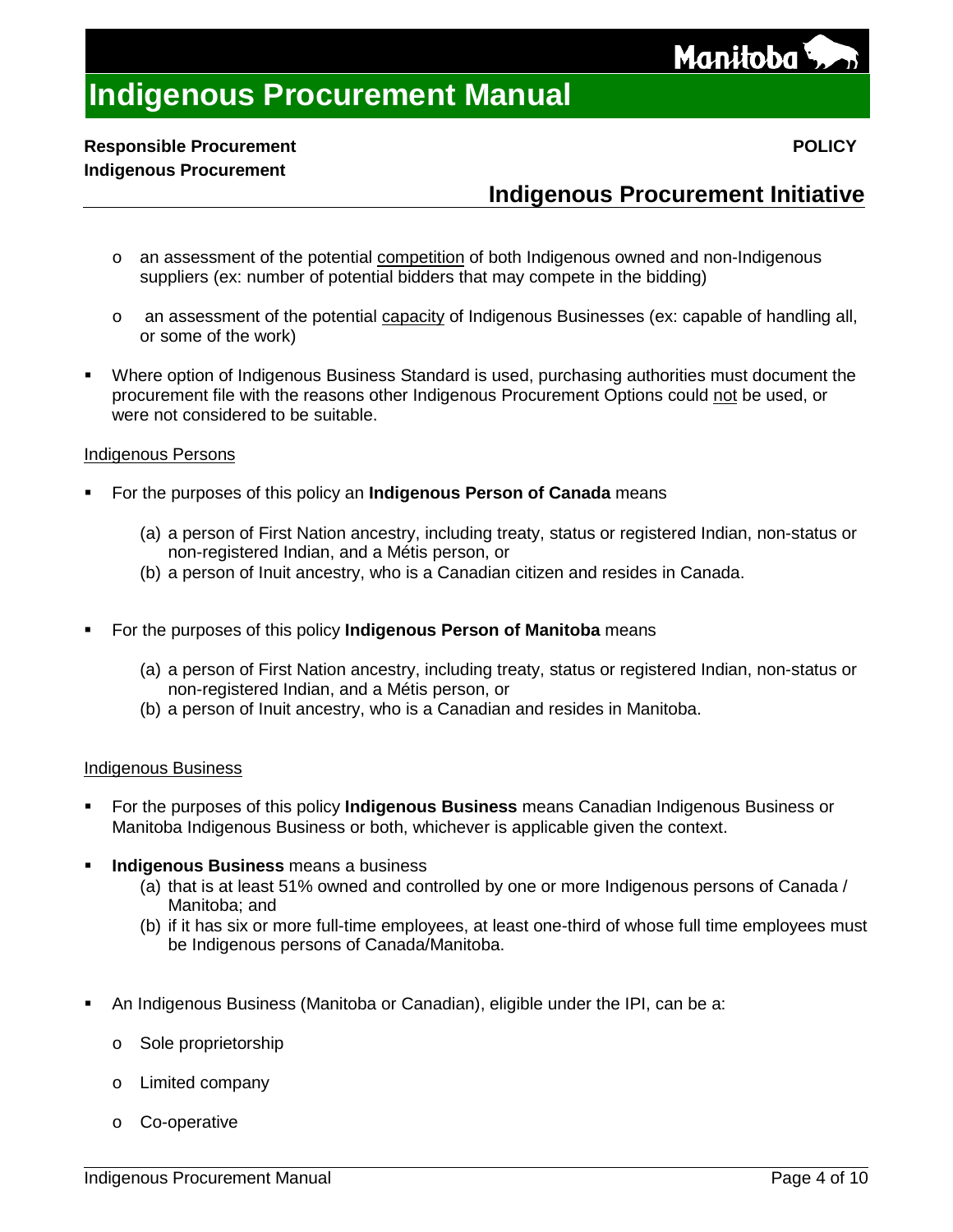Manitoba<sup>{</sup>

# **Indigenous Procurement Manual**

## **Responsible Procurement POLICY Indigenous Procurement**

## **Indigenous Procurement Initiative**

- o Band, as defined in the Indian Act
- o Not-for-profit organization whose by-laws require that at least 51% of its board members be Indigenous persons (of Manitoba or Canada).
- o Partnership
- o Joint venture, consisting of two or more Indigenous Businesses or an Indigenous Business and a non-Indigenous Business(es) provided the Indigenous Business(es) has at least 51% ownership and control of the joint venture
- A business that is **not** owned and controlled by an Indigenous Person, albeit that business may employ Indigenous people, does not constitute being an Indigenous Business.

#### <span id="page-4-0"></span>Indigenous Procurement Criteria

- For the purposes of this policy **Indigenous Procurement Criteria** means a requirement that is
	- (a) culturally specific to Indigenous people; or
	- (b) primarily designated for Indigenous people
- All requirements must be assessed to determine if Indigenous Procurement Criteria is met or not. This assessment will help determine which procurement option may be incorporated into an RFP or RFQ.
	- o Examples of requirements that may be "*culturally specific*" may include
		- Indigenous art; or
		- **Cross-cultural workshops**
	- o Examples of requirements that may be "*primarily designated for Indigenous people*" may include
		- a study of, or for Indigenous people; or
		- **Fig. 2** research on Indigenous demographics; or
		- an Indigenous event planner for an Indigenous event/conference
- Indigenous Procurement Criteria will **not** be met when:
	- $\circ$  the goods or services required are already on an established agreement and there exists a legal commitment to purchase exclusively from the supplier under contract
	- o the goods or services are intended to serve the general population
	- $\circ$  the requirement is delivered by a program that serves the general population (ex: most programs delivered by Family Services & Labour)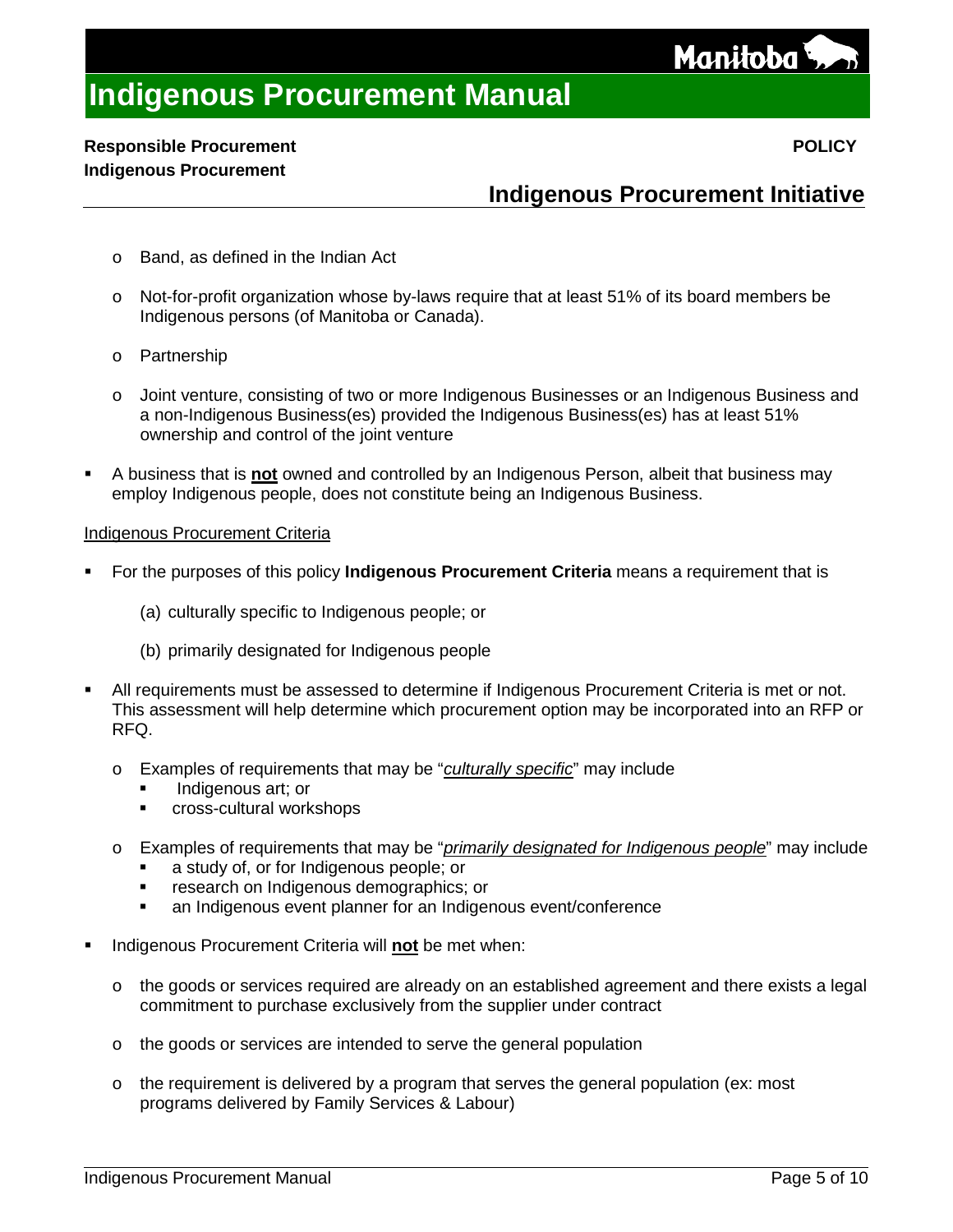

## **Responsible Procurement POLICY Indigenous Procurement**

## **Indigenous Procurement Initiative**

## Procurement Options

 An Indigenous Procurement Assessment will result in one of the following options being selected. It is mandatory that Operating Guidelines be used for the following procurement options:

## **Indigenous Business Set-Aside**

- 1. Manitoba Indigenous Business Set-Aside (RFP)
- 2. Manitoba Indigenous Business Set-Aside (RFQ)
- 3. Canadian Indigenous Business Set-Aside (RFP)
- 4. Canadian Indigenous Business Set-Aside (RFQ)

#### **Mandatory Indigenous Business Participation**

- 5. Mandatory Indigenous Business Participation (RFP)
- 6. Mandatory Indigenous Business Participation (RFQ)

#### **Desired Indigenous Business Participation**

- 7. Desired Indigenous Business Participation (RFP)
- 8. Desired Indigenous Business Participation (RFQ)

## **Indigenous Business Standard**

- 9. Indigenous Business Standard (RFP)
- 10. Indigenous Business Standard (RFQ)

## Operating Guidelines

- The IPI policy framework includes a range of internal Operating Guidelines that must be used to incorporate Indigenous Procurement into tenders (ex: RFPs, RFQs).
- Internal Operating Guidelines are available to Tender Administrators in this Indigenous Procurement Manual and provide procuring entities with:
	- o instructions on how to conduct an assessment
	- o explanation of the various procurement options
	- o sample terms and conditions for bid documents
	- o forms to be used in bid documents
	- o maintenance and use of an Indigenous Business Directory
	- o reporting procedures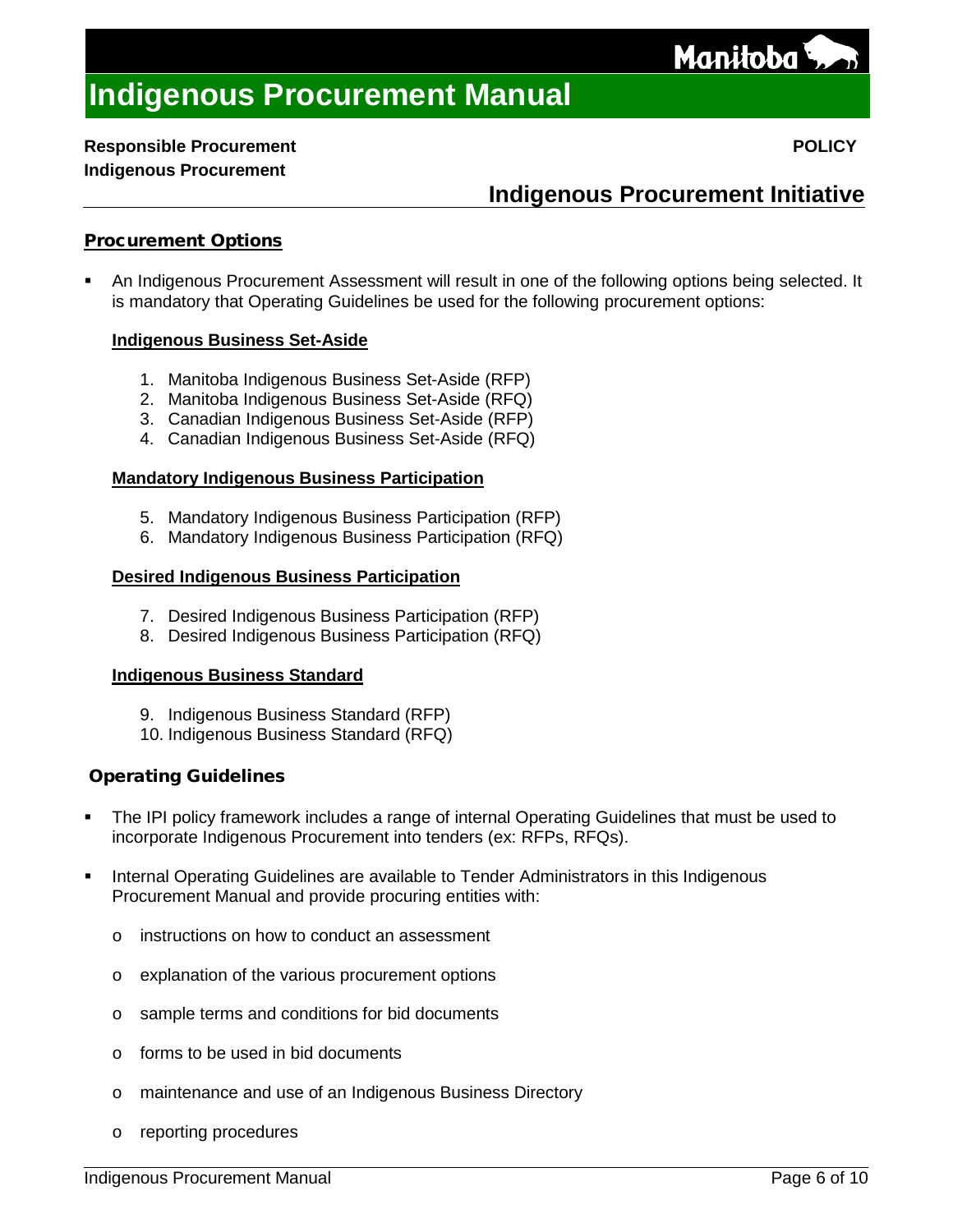Manitoba<sup>{</sup>

## **Indigenous Procurement Initiative**

## **Definitions**

**Canadian Indigenous Business**: means a business

- (a) that is at least 51% Indigenous-owned and controlled by one or more Indigenous Persons; and
- (b) if it has six or more full-time employees, at least one-third of whose (full-time) employees are Indigenous Persons of Canada.

In this definition a "business" includes:

- a band, as defined by the Indian Act, a sole proprietorship, a corporation, a cooperative, or a partnership; or,
- a not for profit organization whose by-laws require that at least 51% of its board members be Indigenous persons of Canada.

**Canada [Indigenous Business Set-Aside:](file://ME/gsv/117gsvWGP/Gsvpur/WordShare/Policy/Policy%20Manuals%20Development/Policy%20Manuals%20Development/Drafts/Policy%20Guidelines/Tendering/CED/Aboriginal%20Procurement/8%20Set-Asides%20V3.4.doc)** A purchase of a good or service that has been reserved for competition among Canadian Indigenous Businesses only, but may include Manitoba Indigenous Businesses.

**Capacity:** The ability of a business to meet a requirement in whole or in part and/or provide the full range of goods or services required.

**Desired Indigenous Business Participation:** means terms and conditions that indicate that Indigenous Business involvement is desirable and points will be assigned in the tender document for "Indigenous Business Participation".

**Indigenous Business:** A Canadian Indigenous Business or Manitoba Indigenous Business or both, whichever is applicable given the context.

**Indigenous Business Certificate:** A form used to self-declare ownership and control of an Indigenous Business by an Indigenous Person(s).

**Indigenous Business Certification:** A process to verify ownership and control of an Indigenous Business by an Indigenous Person(s). Certification is required to register in Manitoba's Indigenous Business Directory, and again when submitting a Bid/Proposal for a particular tender. Contracts with an Indigenous Business stipulate that the Indigenous Business maintain its status as an Indigenous Business throughout the duration of the contract, with further evidence of certification on request.

**Indigenous Business Directory:** A business directory of Indigenous owned businesses that meet Manitoba's definition of an Indigenous Business.

**Indigenous Business Participation:** Terms and Conditions that indicate that Indigenous Business involvement, as a Prime Contractor and/or a Subcontractor is either desired or mandatory. This criterion is generally weighted and points assigned to Bids/Proposals that offer Indigenous Business Participation.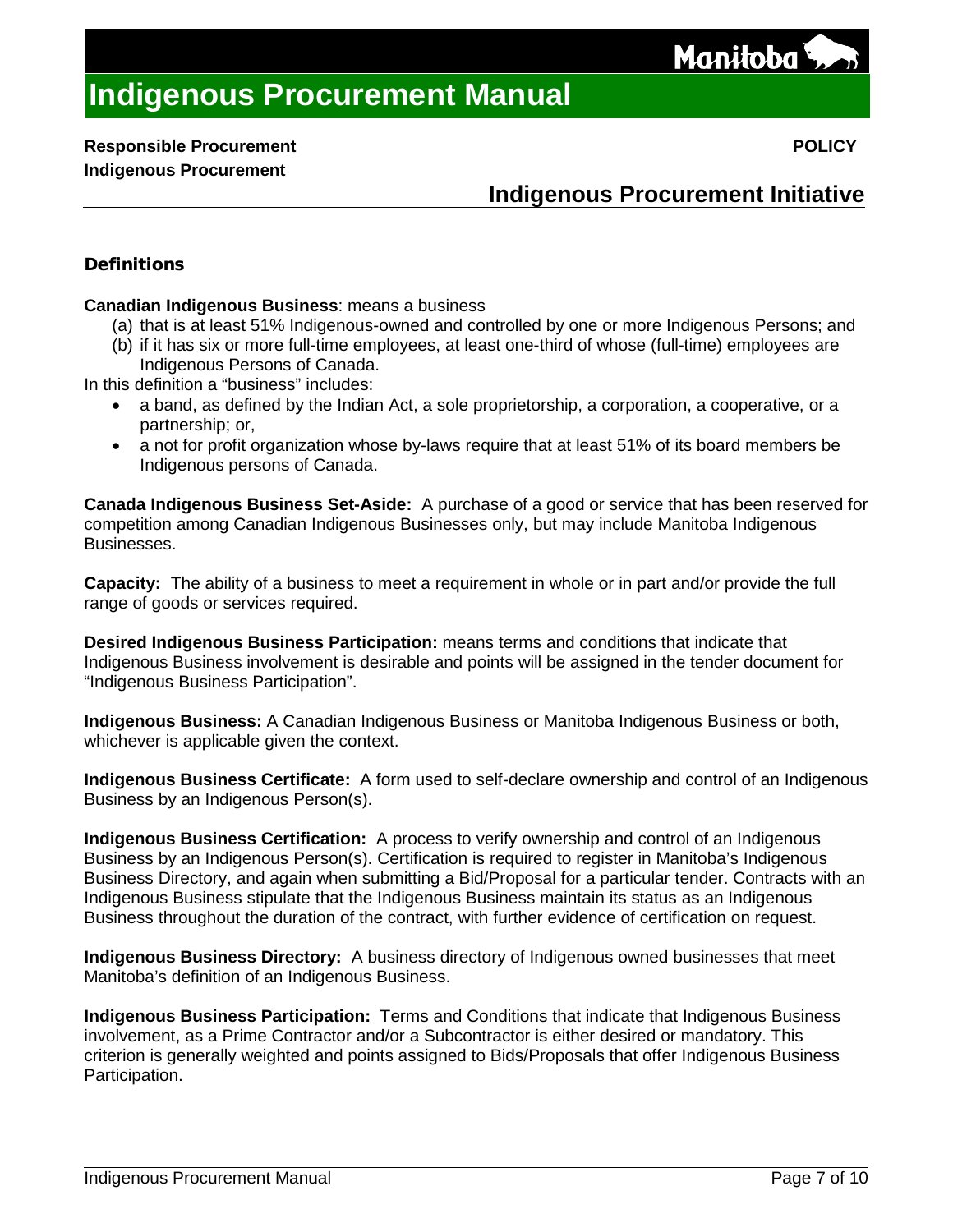

## **Responsible Procurement POLICY**

## **Indigenous Procurement**

## **Indigenous Procurement Initiative**

**Indigenous Business Standard:** A condition of a tender that indicates that Indigenous Business involvement is desired but **no** points are assigned in the tender document for Indigenous Business Participation.

## **Indigenous Person of Canada:**

- (a) a person of First Nation ancestry, including treaty, status or registered Indian, non-status or nonregistered Indian, and a Métis person, or
- (b) a person of Inuit ancestry, who is a Canadian citizen and resides in Canada.

## **Indigenous Person of Manitoba:**

- (a) a person of First Nation ancestry, including treaty, status or registered Indian, non-status or nonregistered Indian, and a Métis person, or
- (b) a person of Inuit ancestry, who is a Canadian citizen and resides in Manitoba.

## **Indigenous Procurement Criteria:** is a requirement that is

- (a) culturally specific to Indigenous people; or
- (b) primarily designated for Indigenous people

## **List of Business to provide Services: A form used to verify the use of Indigenous Businesses in a bid / proposal submission.**

**Mandatory Indigenous Business Participation:** A condition of a tender where a portion of a contract, as determined by the Bidder/Proponent, **must** be provided by an Indigenous Business(es) as the Prime Contractor, or Subcontractor. This criterion is weighted and points assigned to Bids/Proposals and points assigned for the level of Indigenous Business Participation offered.

## **Manitoba Indigenous Business:** means a business

- (c) that is at least 51% Indigenous-owned and controlled by one or more Indigenous Persons; and
- (d) if it has six or more full-time employees, at least one-third of whose (full-time) employees are Indigenous Persons of Manitoba.

In this definition a "business" includes:

- a band, as defined by the Indian Act, a sole proprietorship, a corporation, a cooperative, or a partnership; or,
- a not for profit organization whose by-laws require that at least 51% of its board members be Indigenous persons of Manitoba.

**Manitoba Indigenous [Business Set-Aside:](file://ME/gsv/117gsvWGP/Gsvpur/WordShare/Policy/Policy%20Manuals%20Development/Policy%20Manuals%20Development/Drafts/Policy%20Guidelines/Tendering/CED/Aboriginal%20Procurement/8%20Set-Asides%20V3.4.doc)** A purchase of a good or service that has been reserved for competition among Manitoba Indigenous Businesses only.

**Partnership:** A legal entity where two or more individuals or businesses join together to conduct business with the Manitoba Government. For the partnership to qualify under the Indigenous Procurement Initiative it must consist of Indigenous Business(es) only, or an Indigenous Business(es) and a non-Indigenous business providing that the Indigenous Business(es) has at least 51% ownership and control of the partnership.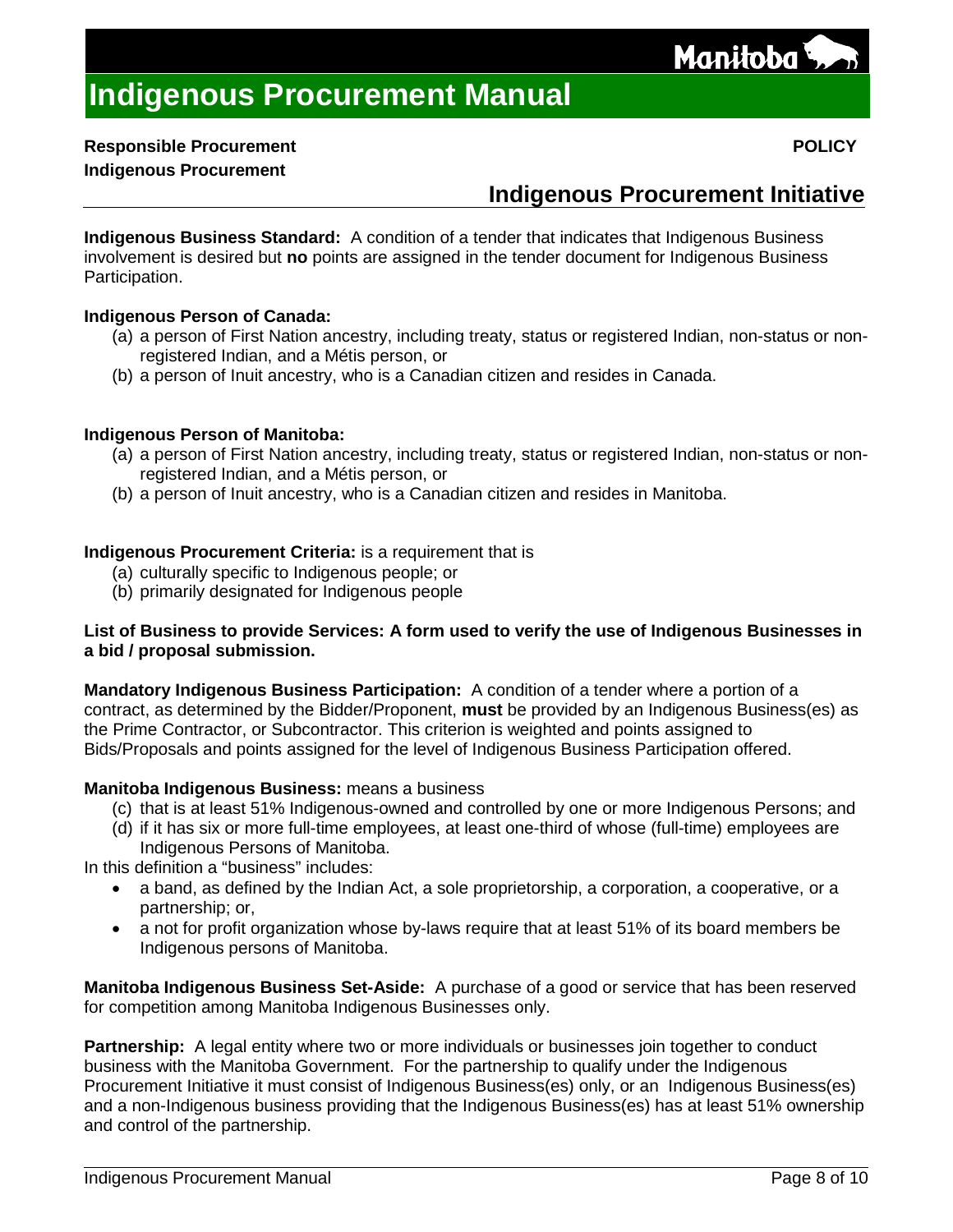

## **Responsible Procurement POLICY Indigenous Procurement**

## **Indigenous Procurement Initiative**

**Points:** The value attached to each criterion to be evaluated by the Administrator (ex: a minimum of five points out of 100 may be assigned to a one of several criterions) and used to determine both individual and the total score of the Bid/Proposal.

**Prime Contractor:** The legal entity that is awarded a contract. Government of Manitoba is responsible for payment to the primary contractor, while the Prime Contractor is responsible for payment to Subcontractors used to perform obligations of the contract.

**Rating:** Comparison of scores of multiple Bids/Proposals.

**Request for Proposals (RFP):** Solicits competitive Proposals. It contains the terms and conditions and is used when a business is invited to propose a solution to a problem, requirement, or objective.

**Request for Quotation (RFQ):** Solicits competitive Bids. It contains the terms and conditions and describes the specifications of the goods or services required.

**Score:** Identifies the individual points awarded to each criterion. Bids/Proposals are evaluated out of the total points available or an equivalent percentage. Normally a total of 100 points are used.

**Subcontractors:** Companies that have a contract with a Prime Contractor. Subcontractors have a direct contractual relationship with a Prime Contractor. A subcontractor does not have a direct contractual relationship with Manitoba.

**Tender Administrator:** The individual who on behalf of Manitoba is responsible for the preparation and administration of the tendering process, coordinating execution of the Agreement and monitoring contract performance. The Administrator can be a Buyer, a Purchasing Agent, or staff assigned by the specific department or end user.

**Weighting:** Part of the evaluation process whereby the individual Bid/Proposal is scored against assigned Points.

## References

- [The Government Purchases Act, Chapter G90](http://web2.gov.mb.ca/laws/statutes/ccsm/g090e.php)
- [Sustainable Development Act,](http://web2.gov.mb.ca/laws/statutes/ccsm/s270e.php) S270, Schedule A.
- [Canadian Free Trade Agreement](https://www.cfta-alec.ca/wp-content/uploads/2017/06/CFTA-Consolidated-Text-Final-Print-Text-English.pdf) (CFTA), Chapter Eight, Article 800